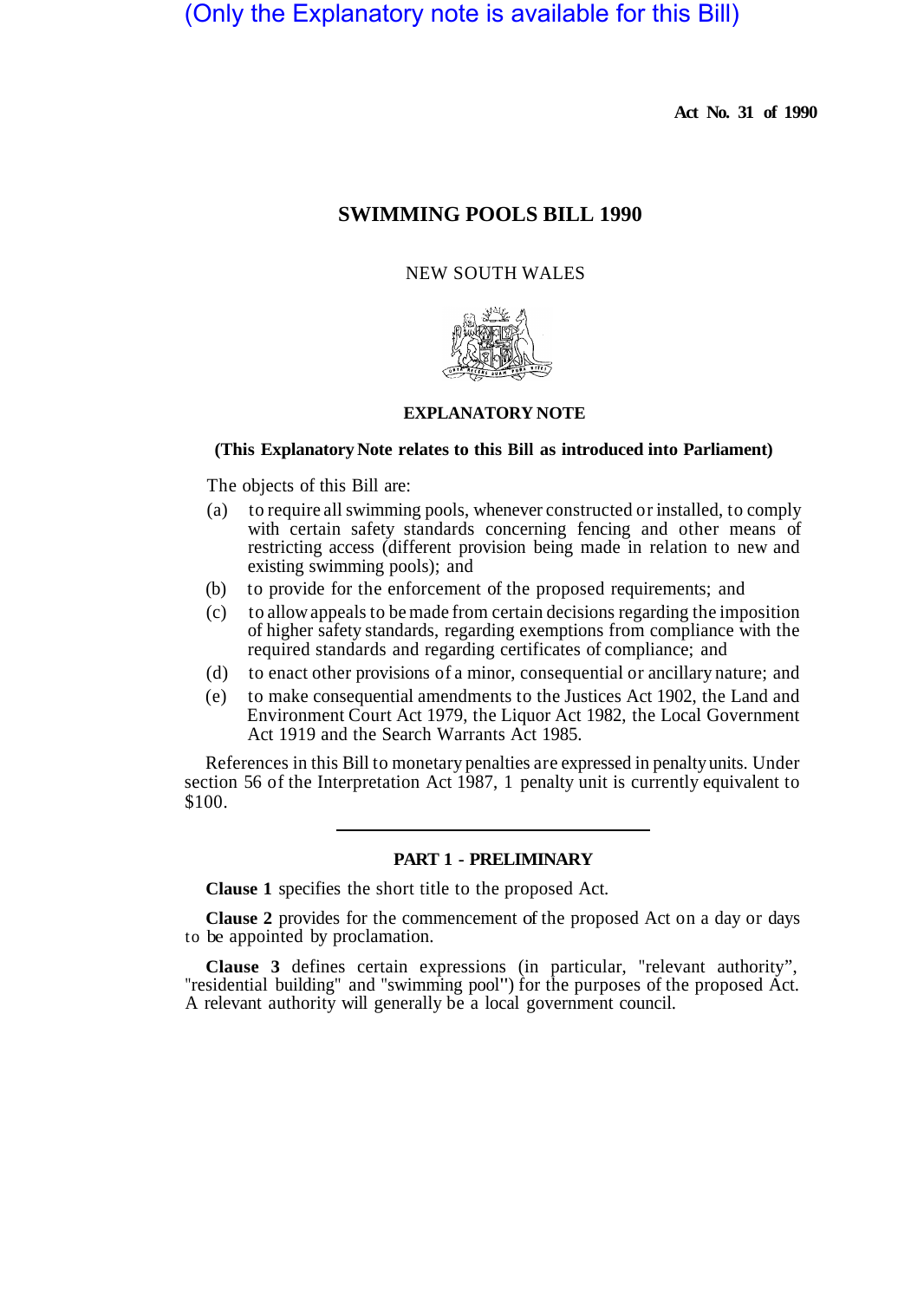**Clause 4** provides that the proposed Act applies to swimming pools situated in or on premises on which a residential building or movable dwelling is situated, but does not apply to premises occupied by the Crown or by a public authority.

**Clause 5** provides that each relevant authority has a duty to take appropriate steps to ensure that it is notified of the existence of all swimming pools within its area and to promote awareness within its area of the requirements of the proposed Act in relation to swimming pools.

# **PART 2 - ACCESS TO SWIMMING POOLS**

### **Division 1** - **New swimming pools**

**Clause 6** applies the proposed Division to new swimming pools (that is, swimming pools whose construction or installation is begun after the commencement of the clause).

**Clause 7** requires the owner of any premises in or on which a new outdoor swimming pool is situated to ensure that the swimming pool (together with its immediate surroundings) is surrounded by a fence that separates it from all other parts of the premises, and from adjoining or adjacent premises, and that is designed, constructed and installed in accordance with standards to be prescribed by the regulations. Contravention of the proposed section will be punishable by a maximum fine of 10 penalty units.

**Clause 8** requires the owner of any premises in or on which a new indoor swimming pool is situated to ensure that the means of access to the swimming pool are restricted in accordance with standards to be prescribed by the regulations. Contravention of the proposed section will be punishable by a maximum fine of 10 penalty units.

#### **Division 2 - Existing swimming pools**

**Clause 9** applies the proposed Division to existing swimming pools (that is, swimming pools whose construction or installation had been completed, or was in progress, before the commencement of clause 6). Certain transitional provisions concerning existing swimming pools are contained in clause 2 of Schedule 2.

**Clause 10** requires the owner of any premises in or on which an existing outdoor swimming pool is situated to ensure that the swimming pool is surrounded by a fence that separates it from any residential building on the premises, and from any adjacent or adjoining premises, and that is designed, constructed and installed in accordance with standards to be prescribed by the regulations. Contravention of the proposed section will be punishable by a maximum fine of 10 penalty units.

**Clause 11** requires the owner of any premises in or on which an existing indoor swimming pool is situated to ensure that the means of access to the swimming pool are restricted in accordance with standards to be prescribed by the regulations. Contravention of the proposed section will be punishable by a maximum fine of 10 penalty units.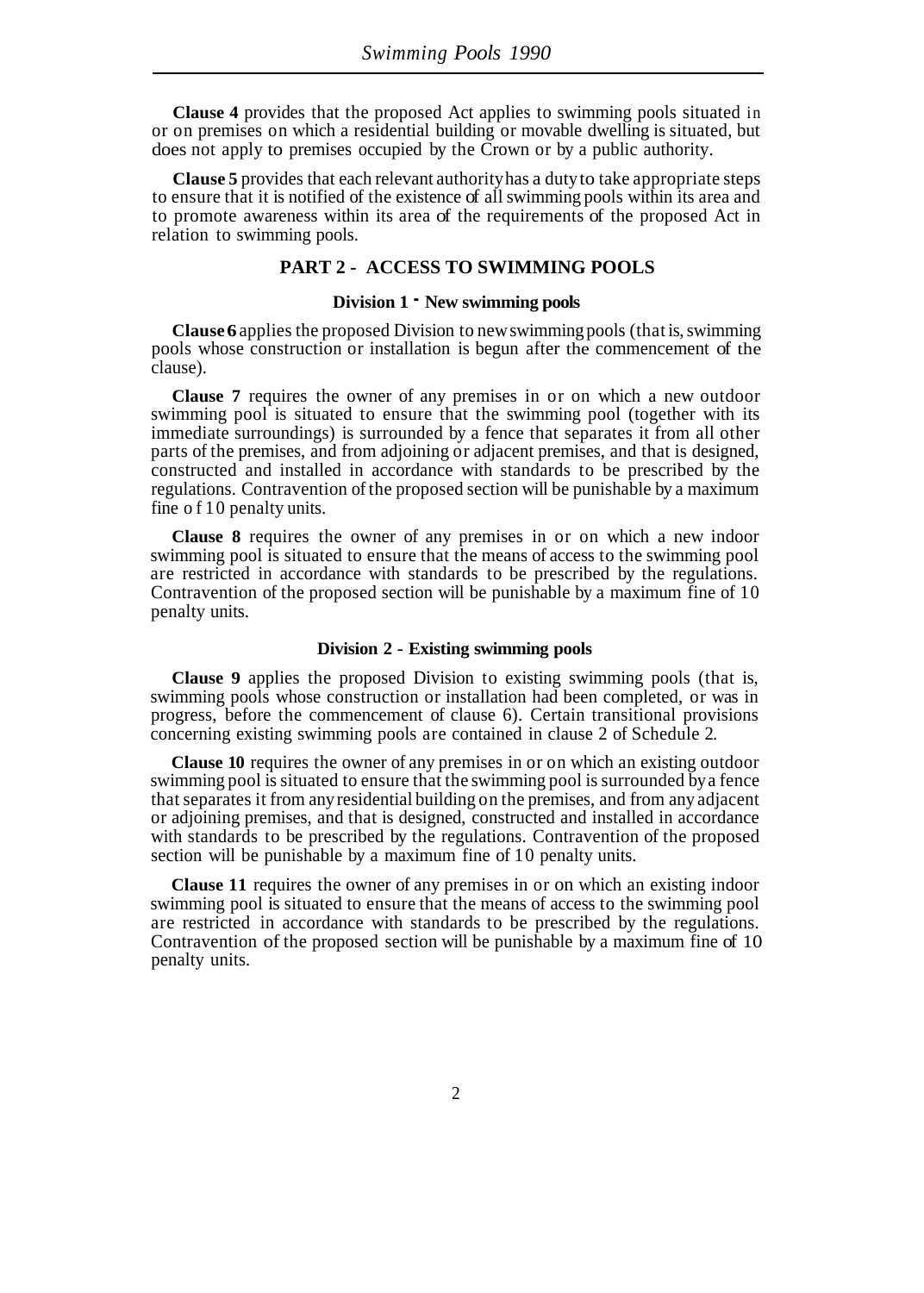### **Division 3 - General**

**Clause 12** requires the occupier of any premises in or on which a swimming pool is situated to ensure that any security gate or other means of access to the swimming pool is kept securely closed at all times when the gate or other means of access is not in actual use. Contravention of the proposed section will be punishable by a maximum fine of 10 penalty units.

**Clause 13** enables a relevant authority to direct the owner of any premises in or on which a swimming pool is situated to take measures to improve the means of restricting access to the swimming pool. Such a direction will be capable of being revoked or varied only if some significant physical change occurs in the immediate vicinity of the swimming pool or if the relevant authority and the owner agree. Contravention of such a direction will be punishable by a maximum fine of 10 penalty units. In cases of change of ownership of premises, a direction will bind the new owner in the same way as it bound the old.

**Clause 14** enables a relevant authority to exempt a swimming pool from the requirements of proposed Division 1 or 2 if it is satisfied that it is impracticable or inappropriate for the swimming pool to comply with those requirements and that no less effective alternative provision has been made for restricting access to the swimming pool or the water contained in it. Such an exemption will be capable of being revoked or varied only if some significant physical change occurs in the immediate vicinity of the swimming pool or to the swimming pool or if the relevant authority and the owner agree.

**Clause 15** enables a relevant authority to issue a certificate of compliance in respect of a swimming pool.

**Clause 16** affords certain defences to an owner of premises who is prosecuted for an offence arising under proposed Part 2. To establish a defence, the owner will be required to prove that he or she was not occupying the premises, that he or she had taken all reasonable steps to ensure that such an offence would not occur and that he or she was not aware of the facts giving rise to the offence. Alternatively, the owner will be required to produce a certificate of compliance and to prove that the fence or other means of access to the swimming pool is the same, and is in substantially the same condition, as that in respect of which the certificate was issued. Alternatively again, the owner will be required to establish that the swimming pool was unassembled or in the course of construction, installation, alteration or renovation and was empty of water or otherwise made safe.

### **PART 3 - ENFORCEMENT**

**Clause 17** provides for the appointment of inspectors for the purposes of the proposed Act. A member of the Police Force will, by virtue of his or her office as such, be an inspector.

**Clause 18** gives an inspector certain powers of entry in respect of premises that he or she suspects contain a swimming pool. Those powers will not authorise an inspector to enter a movable dwelling or such part of a building as is used for residential purposes. An inspector will be required to give the occupier of premises at least 24 hours' notice of his or her intention to enter the premises and may enter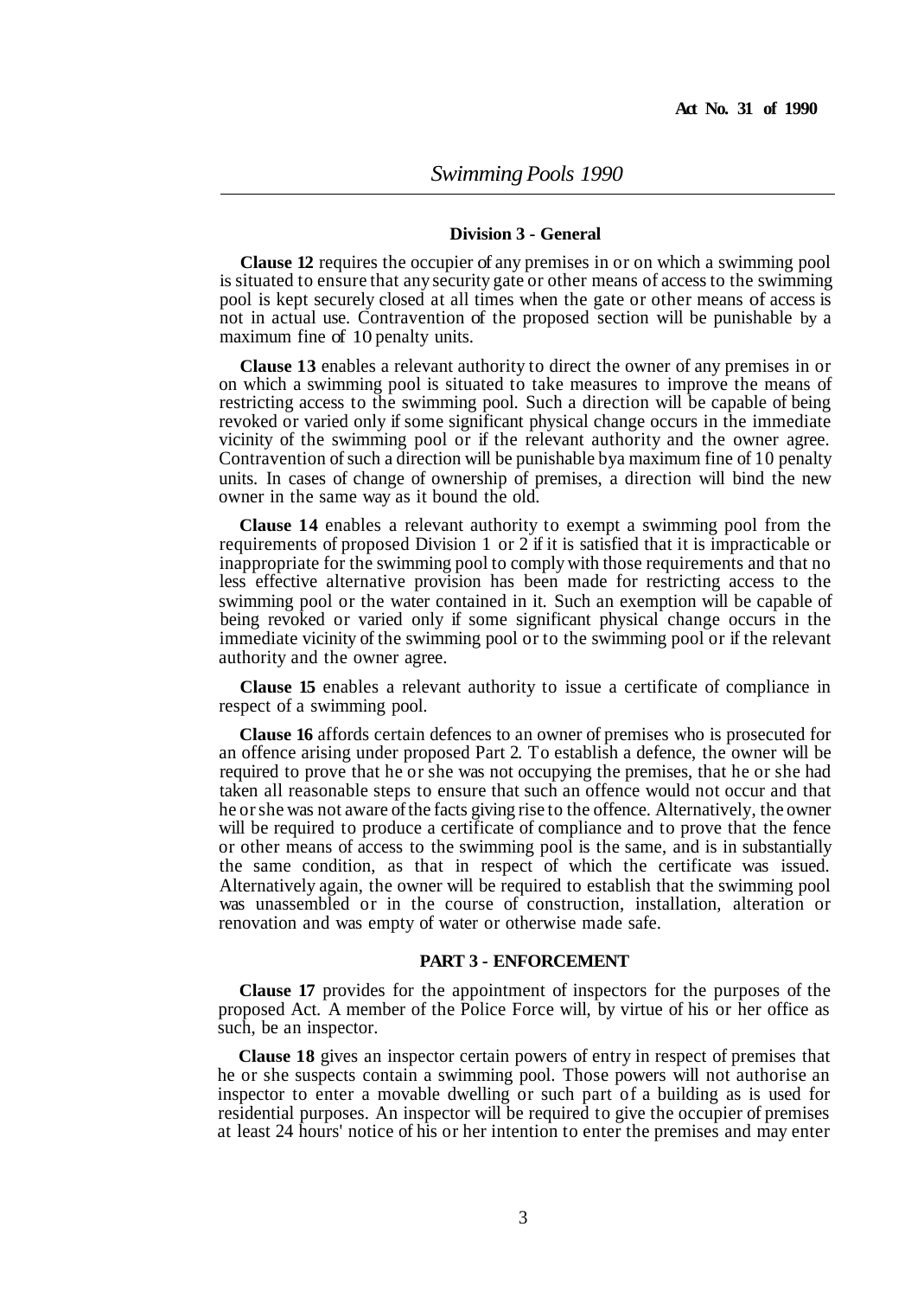the premises only during normal business hours. An inspector (other than a member of the Police Force) will also be required to produce his or her certificate of identification to any person in the premises who requests its production.

**Clause 19** enables an inspector to apply for, and an authorised justice to grant, a search warrant where it appears that an offence against the proposed Act is being or has been committed in or on any premises. The issue and execution of such a warrant will be governed by the provisions of the Search Warrants Act 1985.

**Clause 20** enables a relevant authority to enter premises and carry out such work as is necessary to implement the requirements of a direction referred to in clause 13 if those requirements have not been complied with within the time allowed by the direction. A relevant authority will be required to give the owner (and, if the owner is not also the occupier, the occupier) of the premises concerned at least 14 days' notice of its intention to exercise its powers under the proposed section. A relevant authority will be empowered to recover from the owner of the premises the costs incurred by it in carrying out work under the proposed section. In cases of change of ownership of premises, the new owner will become subject to any debt to which the old owner was subject under the proposed section.

## **PART 4 - APPEALS**

**Clause 21** establishes an Appeal Board consisting of persons appointed by the Minister. The members are to comprise officers of the Department of Local Government, persons nominated by the Australian Institute of Building Surveyors, the Australian Institute of Environmental Health and the Fence Industry Association of Australia Incorporated and persons appointed to represent the general public. One of the Departmental members is to be appointed Chairperson of the Appeal Board.

**Clause 22** provides for the constitution of an Appeal Panel for the purposes of hearing and determining an appeal. Such a Panel is to be constituted by 3 members of the Appeal Board (including a person from the Department of Local Government, a person representing the general public and one other person). The Departmental officer is to preside at the hearing. Two or more Appeal Panels may be constituted at the same time.

**Clause 23** enables a person to appeal from the requirements of a direction referred to in clause 13 and from any decision in relation to an exemption referred to in clause 14 or a certificate of compliance referred to in clause 15.

**Clause 24** requires an appeal to be heard and determined in accordance with procedures to be prescribed by the regulations and practice directions to be given by the Chairperson of the Appeal Board, and provides that an Appeal Panel's decision on an appeal is to be final.

# **PART 5 - MISCELLANEOUS**

**Clause 25** ensures that in the event of an inconsistency between the provisions of any other Act or law, or of any agreement, covenant or instrument, and the requirements of the proposed Act, the requirements of the proposed Act are to prevail to the extent only of the inconsistency. The clause further ensures that a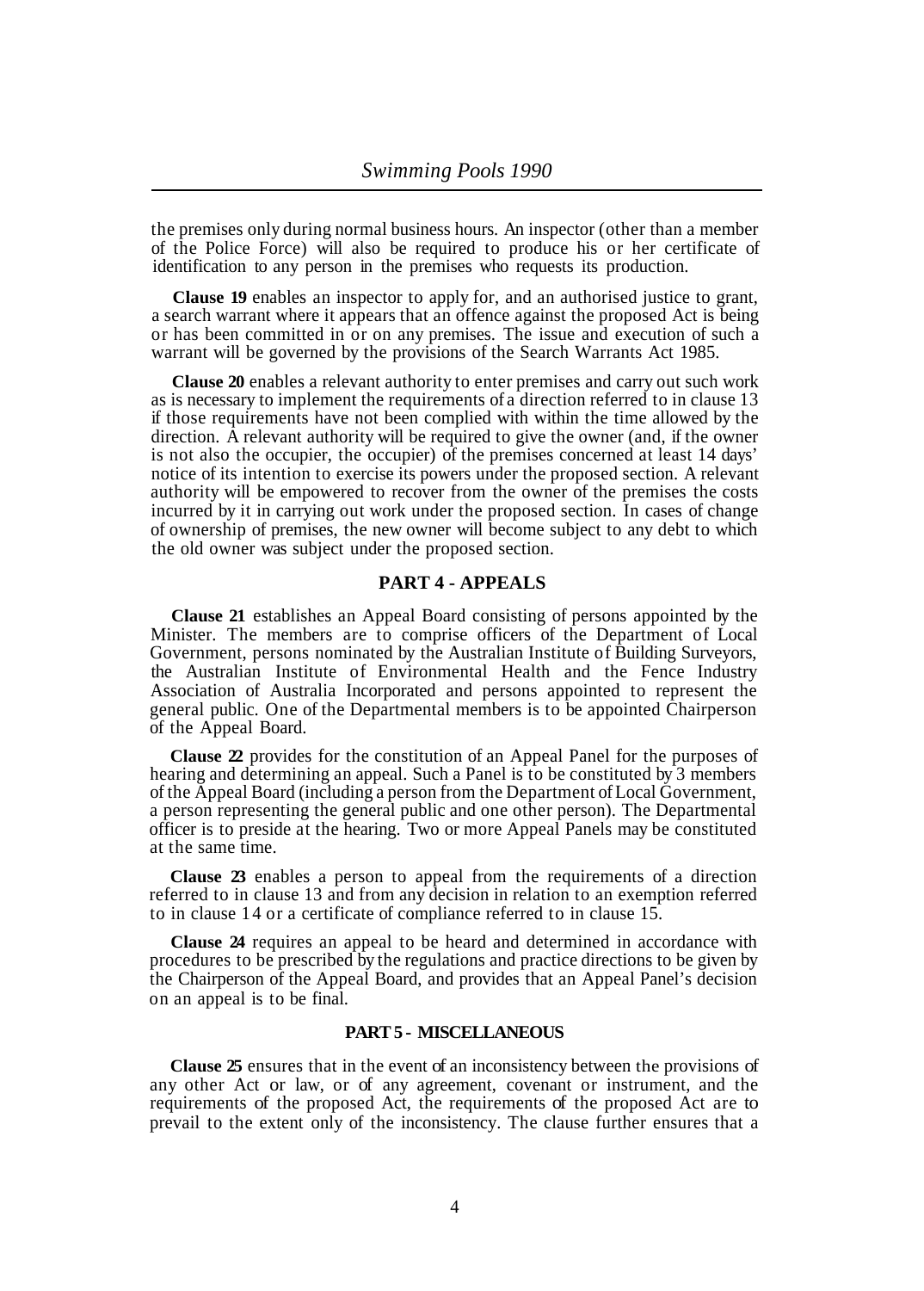building approval will not be necessary for the construction or alteration of a fence to surround an existing pool in accordance with the requirements of the proposed Act.

**Clause 26** provides for the apportionment of expenses in constructing or maintaining a pool safety fence that forms part of a dividing fence.

**Clause 27** provides for the service of notices authorised or required to be served on the owner or occupier of any premises.

**Clause 28** provides for the issue of penalty notices for offences against the proposed Act. The maximum fine that will be capable of being imposed by means of a penalty notice will be 2 penalty units.

**Clause 29** requires proceedings for an offence against the proposed Act to be dealt with summarily before a Local Court.

**Clause 30** exempts certain persons from personal liability for matters or things done by them in good faith for the purpose of executing the proposed Act.

Clause 31 enables the Governor to make regulations for the purposes of the proposed Act and provides that a regulation may adopt any standard, code or rule, as in force for the time being.

**Clauses 32-36** effect consequential amendments to the Justices Act 1902, the Land and Environment Court Act 1979, the Liquor Act 1982, the Local Government Act 1919 and the Search Warrants Act 1985.

**Clause 37** is a formal provision that gives effect to a schedule of savings, transitional and other provisions.

### **SCHEDULE 1** - **PROVISIONS WITH RESPECT TO THE MEMBERS OF THE APPEAL BOARD**

**Schedule 1** enacts provisions with respect to the members of the Appeal Board, including provisions concerning:

- (a) a definition of "non-Government member" for the purposes of the proposed Schedule (clause 1); and
- (b) the term of office of a non-Government member (clause 2); and
- (c) the remuneration of a non-Government member (clause 3); and
- (d) the circumstances that give rise to a vacancy in the office of a non-Government member (clause 4); and
- (e) the filling of a vacancy in the office of a non-Government member (clause 5).

### **SCHEDULE 2 - SAVINGS, TRANSITIONAL AND OTHER PROVISIONS**

**Schedule 2** enacts certain savings, transitional and other provisions. The proposed Schedule comprises 2 Parts.

**Part 1** contains a provision concerning the making of regulations of a savings or transitional nature (clause 1).